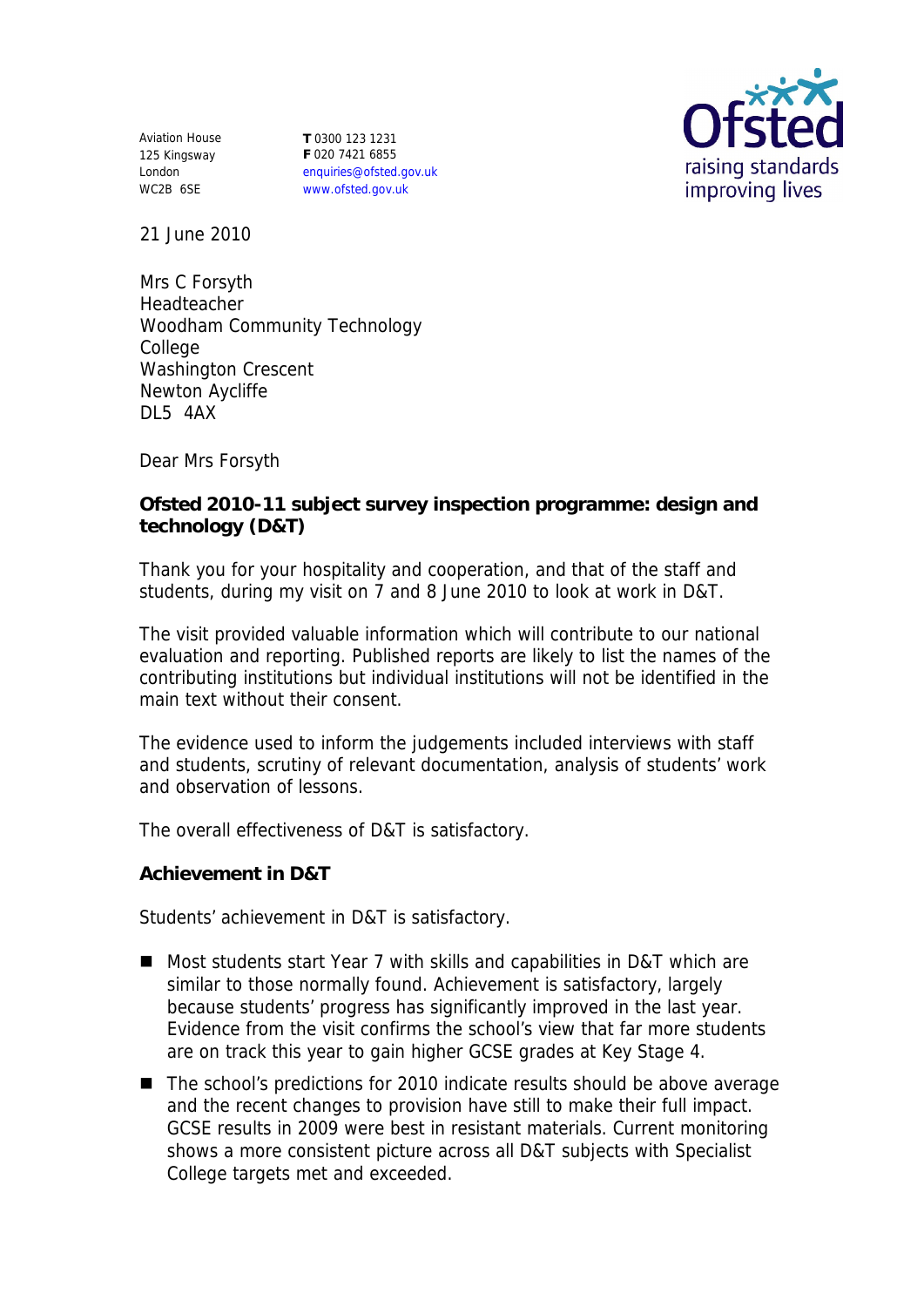**Quality of teaching of D&T**

The quality of teaching is satisfactory and improving.

- Plans and schemes of work are appropriately constructed to develop D&T capability. The proportion of satisfactory and better teaching is growing and the school knows that further increasing the proportion of good teaching in D&T is a high priority to sustain improvement. Teachers' subject knowledge is valued and respected by students.
- D&T work is becoming more challenging. For example students individually designed and made torches in Year 7 using computer-aided design and manufacturing equipment, such as laser cutters. Assessment practice has improved and progress is monitored more effectively. The department is rightly planning to analyse D&T attainment on entry in more depth through rigorous baseline assessment when students finish their first project.

**Quality of the curriculum in D&T**

The quality of the curriculum in D&T is satisfactory.

■ D&T activities help students to gain experience of a sound range of materials. Plans are well advanced to reintroduce food technology when the refurbishment is completed in September. Students' needs are well met and they experience a variety of appropriate D&T programmes. These include GCSE engineering delivered in partnership with South West Durham Training Centre. Students enjoy creating original designs and making prototypes, particularly with a higher standard of accuracy and precision.

**Effectiveness of leadership and management in D&T**

Leadership and management in D&T are good.

Strong leadership by senior managers and a new head of department has resulted in much change in the last year. The subject's performance is evaluated accurately and areas for development are understood. The right actions required to ensure the subject continues to improve have been identified and implemented. Leaders and managers at different levels are working well as a team to make sure D&T continues to improve.

**Areas for improvement, which we discussed, include:**

- increasing the proportion of good and better teaching
- continuing with plans to:
	- $-$  reintroduce food technology in the autumn term
	- analyse D&T attainment in more depth when students start in Year 7.